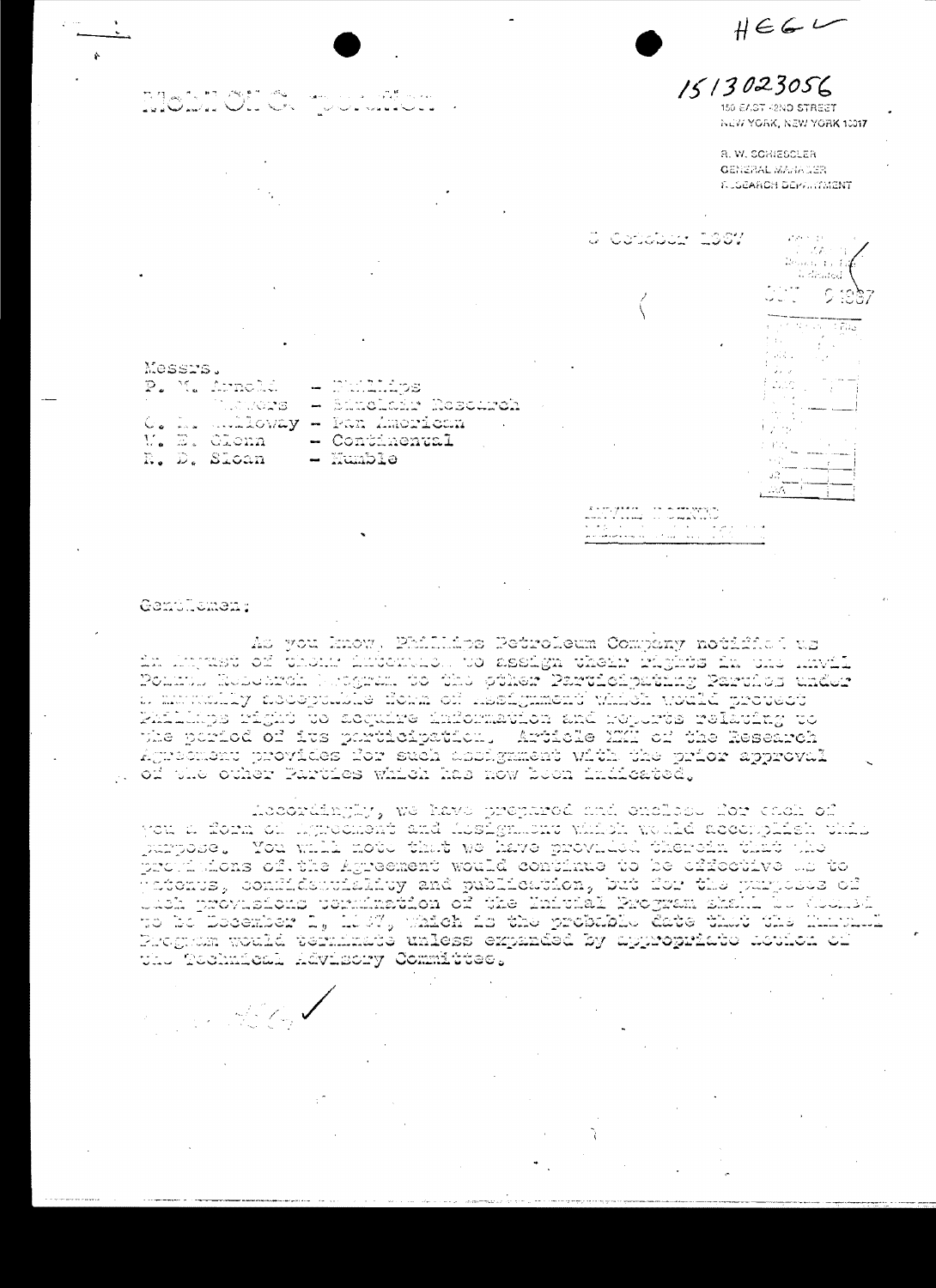**Mobil** 

Please give prompt cousideration to the dern of the Agroonent and hosilganeht and furnish any comments or suggestions ngiochens and hooggament and naparalyned. We are of course aminous earlicet possible date.

- 2 -

## Very truly yours,

Original Signed By R. W. SCHIESSLER

KODOPT W. DORKULDLOP

- TIR:ds ce: Willo, Taff<br>Ellis, Denglor<br>Willingen<br>Willingenloy ن ک n, n, hilángton, sr.<br>G. A. Dichne D. C. Smith N. V. Smith
- 
- $-$  Humble
- **A** Kakalo
- Pan imentoin
- Continuedia
- Comunicate a
- 
- Čímolanir Koosarch<br>Pinolanir Koosarch
	- Phalached
- $\overline{2}$ hiliijo
	- $\sum_{i=1}^{n} \alpha_i = \sum_{i=1}^{n} \alpha_i$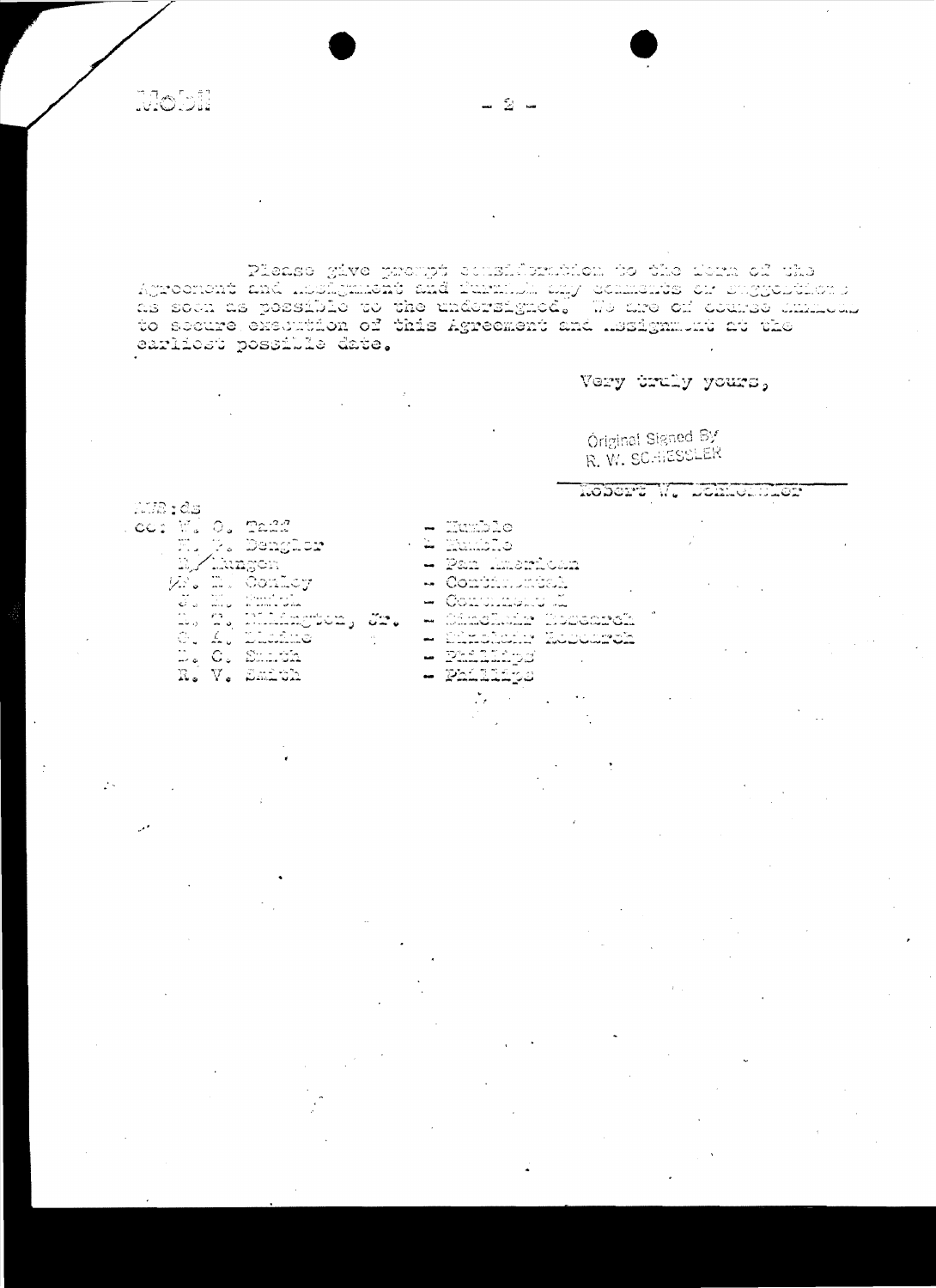**ORIGINAL COMPOSITION** 

## AGRFEMENT AND ASSIGNMENT

WHEREAS, PHILLIPS PETROLEUM COMPANY ("PHILLIPS"), PAN AMERICAN PETROLEUM CORPORATION ("PAN AMERICAN"), CONTINENTEL OIL COMPANY ("CONTINENTAL"), SINCLAIR RESEARCH, INC. ("SINCLAIR"), HUMBLE OIL & REFINING COMPANY ("HUMBLE"), and MOBIL OIL CORPORATION ("MOBIL") are "Participating Parties" as defined in that certain Agreement for Joint Research Utilizing Anvil Points Experimental And Demonstration Facilities Near Rifle, Colorado, dated and efrective as of April 29, 1964 (hereinafter called "Agreement");  $\alpha\alpha\bar{\alpha}$ 

WHEREAS, Phillips desires to assign its rights under such Agreement and the other Participating Parties named above desire to acquire such rights and to make provision for certain continuing rights and obligations, all as more fully provided for herein;

## WITNESSETH:

NOW, THEREFORE, subject to the terms and provisions of this Agreement and Assignment, Phillips Petroleum Company, for and in consideration of the sum of \$10.00, the receipt of which is hereby acknowledged, and the mutual covenants and agreements contained herein, has granted, bargained, sold, assigned and conveyed and by these presents does grant, bargain, sell, assign and convey unto Pau American Petroleum Corporation, Continental Cil Company, Sinclair Research, Inc., Humble Oil & Refining Company and Mobil Oil Corporation (sometimes hereimarter referred to collectivaly as "Ottack Damiica"); att at rad in mega termis chid dhagarest in ma tall tall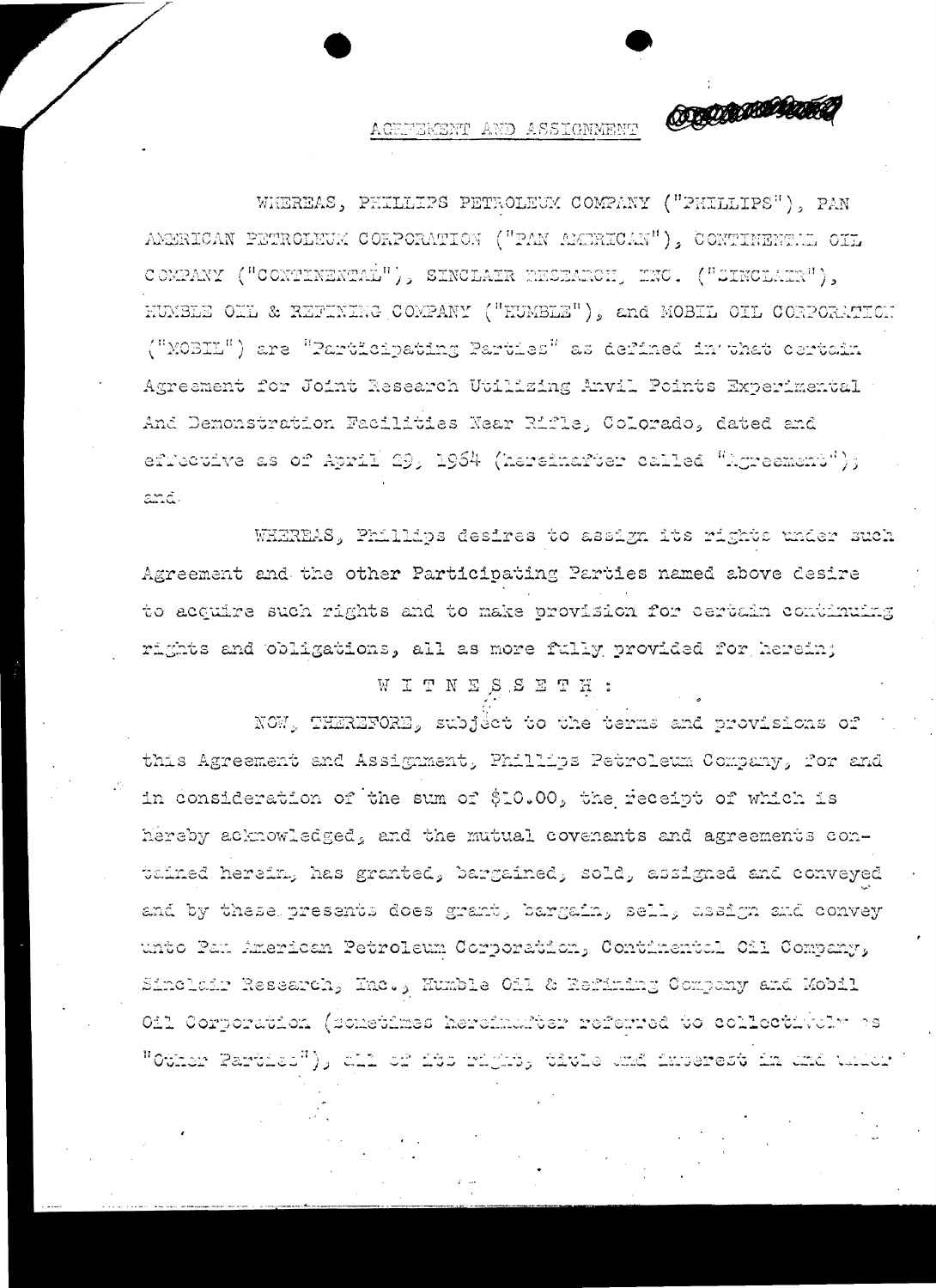the Agreement and in and to all materials, supplies and equipment of every kind and character acquired and owned by the Participation, Parties and used in connection with the research program provided for in said Agreement.

Phillips and the Other Partics agree that the provisions of Article MY of the Agreement shall continue in full force and effects as between all of such parties, provided, however, that for the purposes of such provision, termination of the Initial Program shull be deemed to be December 1, 1967 and, provided, further that the Initial Program shall be deemed not to include any work per-Formed during the course of an engineering team ovaluation program which is contemplated by the Other Parties as an extension of the Enitial Program.

Phillips expressly agrees that it will continue to be subject to all of the provisions of that certain Lease Agreement between the United States of America and the Colorado School of Mines Research Foundation, Inc. dated May 1, 1964, and effective April 29, 1964, and particularly Appendix I thereto, and to the terms and provisions of that certain contract between Socony Hobil Oil Company, the. and the Colorado School of Mines Research Foundation, Inc. dated April 29, 1964.

Phillips further agrees that at such time as requested by the Project Manager, it will pay one-sixth (1/6) of such costs and expenses as may be required to be paid by the Farticipathing

 $-2-$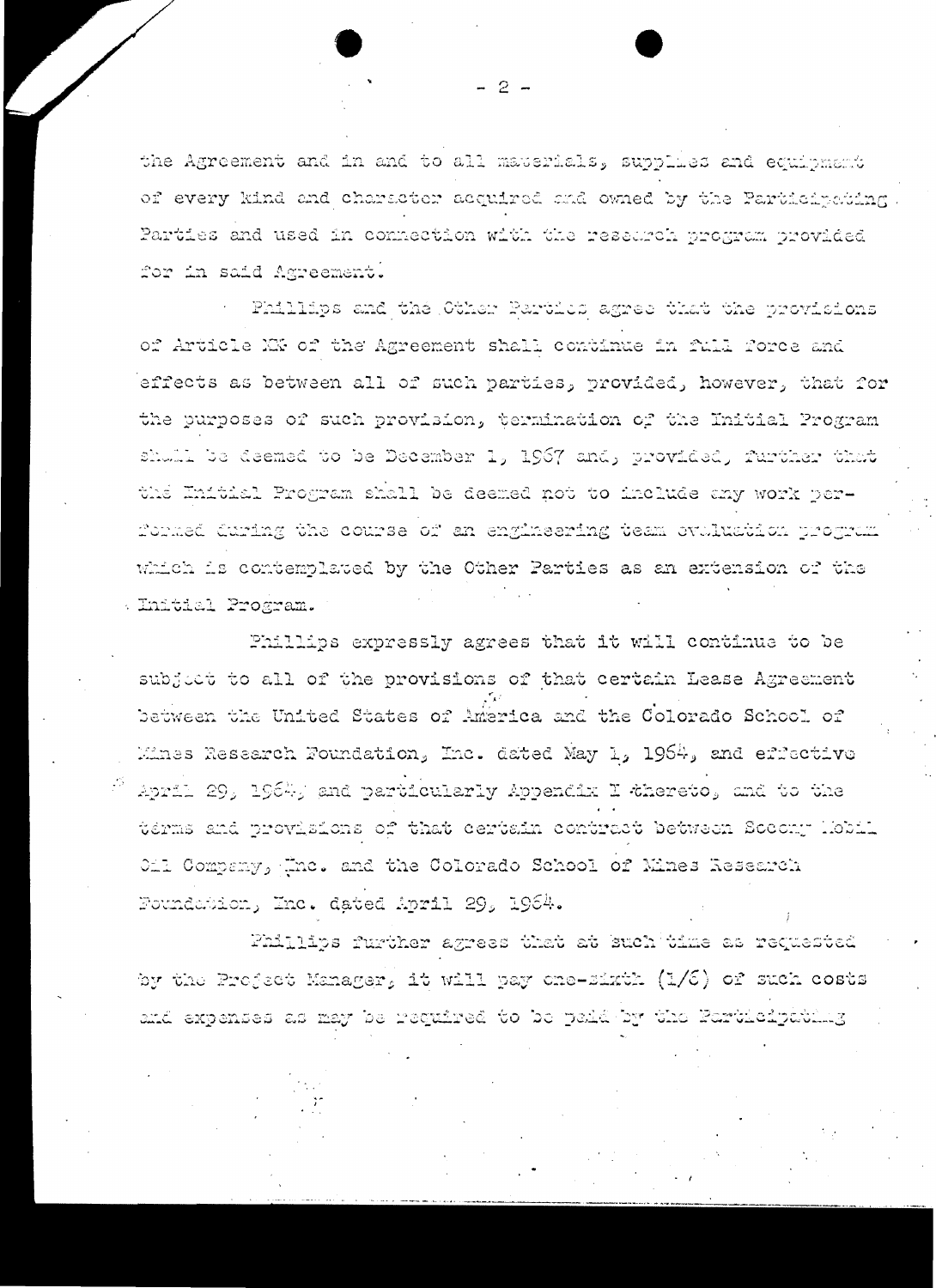Parties and relating to the return of the Anvil Points facilities (including replacement of or reimbursement for quantities of materials and supplies, as required) to the custody of the Department of the Enterior. and the Other Parties agree that there shall be distributed to Phillips one-sixth (1/6) of any materials, supplies, facilities and equipment salvaged and sold pursuant to Article XI of the Agreement. The costs and expenses referred to in this paragraph shall include any estimate of cost paid to Contractor pursuant to Paragraph IV(b) of that certain Agreement between Socony Mobil Oil Company, Inc. and the Colorado School of Mines Research Foundation, Inc. dated April 29, 1964.

 $\mathcal{R}$ 

IN WITNESS WHEREOF, this Agreement and Assignment has been executed by the parties as of the 15th day of October, 1957.

 $\mathbb{E} \mathcal{A}$ 

PHILLIPS PETROLEUM COMPANY

 $\mathbf{B}$ 



ATTEST:

PAN AMERICAN PETROLEUM COLPORATION